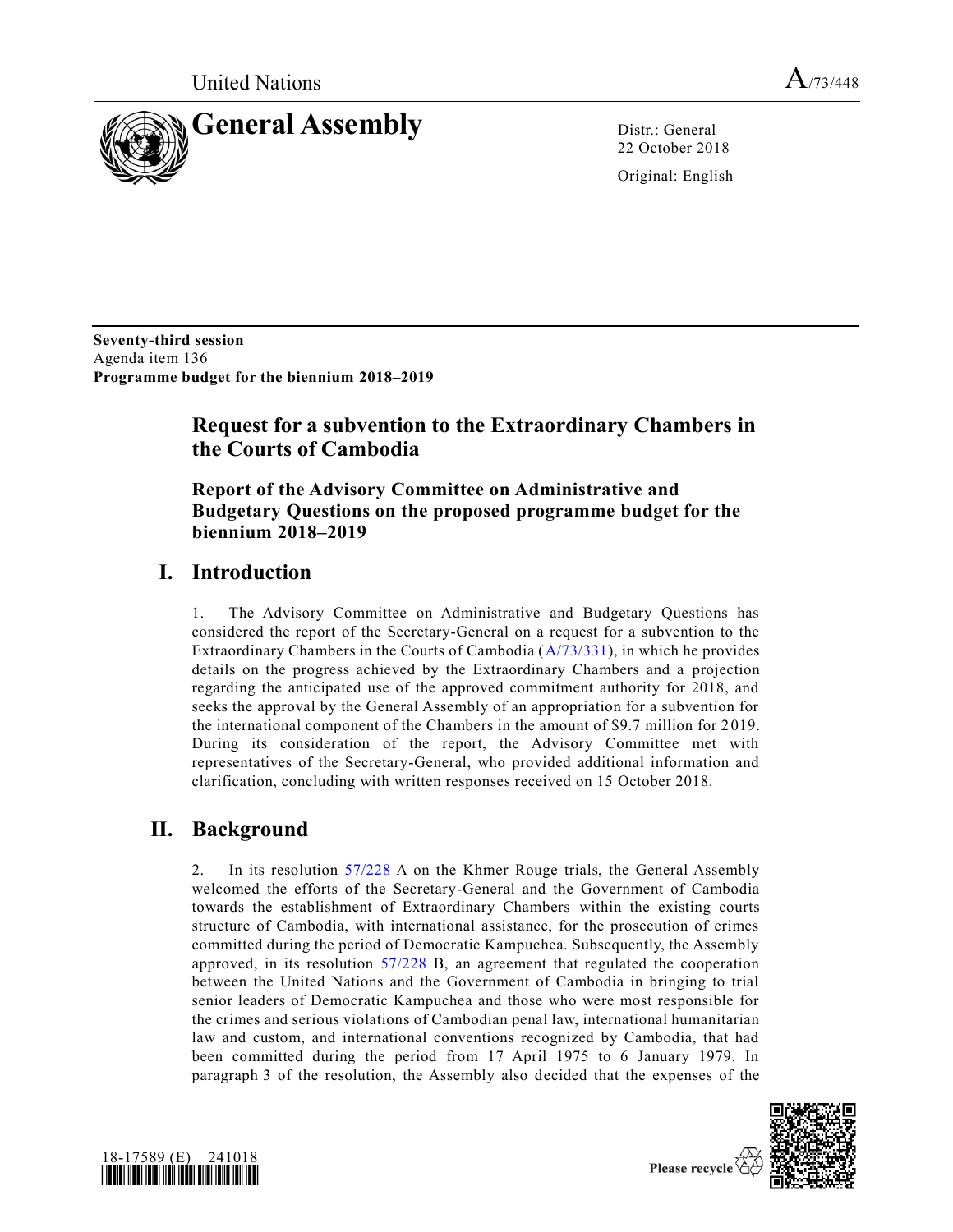Chambers would be defrayed by the United Nations in accordance with the relevant provisions of the Agreement and would be borne by voluntary contributions from the international community.

3. In 2005, the Secretary-General reported to the General Assembly that sufficient contributions and pledges had been received to fund the international staff of the Extraordinary Chambers and their operations for a sustained period of time (see [A/60/565,](https://undocs.org/A/60/565) para. 3). The above-mentioned Agreement between the United Nations and the Government of Cambodia thus entered into force on 29 April 2005. Since then, the Secretary-General has issued eight reports on the Khmer Rouge trials,<sup>1</sup> in which he has provided updates on the progress achieved towards establishing and operating the Chambers.

4. The Extraordinary Chambers comprise both national and international components that are separately financed. The Government of Cambodia is responsible for the salaries and emoluments of the Cambodian judges and local personnel, while those of the international judges, the international co-prosecutor and personnel recruited by the United Nations are to be funded through voluntary contributions.

5. In his report of 2012 on the Khmer Rouge trials, the Secretary-General first alerted Member States to the adverse cash position and steadily worsening financial position of the Extraordinary Chambers. At that time, he indicated that the international component faced an acute funding shortfall that could jeopardize the future operations of the Chambers (see [A/67/380,](https://undocs.org/A/67/380) para. 66). In 2013, the Secretary-General informed the General Assembly that the national component was also experiencing a serious shortfall in pledges for that year, creating a funding crisis of greater severity than that of the international component (see [A/68/532,](https://undocs.org/A/68/532) para. 31).

6. Subsequently, following its consideration of the report of the Secretary-General and the conclusions and recommendations of the Advisory Committee thereon (see [A/68/7/Add.12\)](https://undocs.org/A/68/7/Add.12), the General Assembly, in its resolution [68/247](https://undocs.org/A/RES/68/247) B, authorized the Secretary-General, as an exceptional measure, to enter into commitments in an amount not to exceed \$15.54 million to supplement the voluntary financial resources of the international component for the period from 1 January to 31 December 2014. Those funds, however, were never drawn upon, as voluntary funding eventually covered in full the international component's obligations during 2014.

7. In each of his subsequent reports, the Secretary-General has continued to highlight the significant and persistent financial insecurity faced by the international component of the Extraordinary Chambers. Owing to the ongoing trend of declining voluntary contributions, the Secretary-General has requested the approval of sequential subventions to supplement the voluntary resources for the international component and enable the continuation of the operations of the Chambers. Following its consideration of the reports of the Secretary-General and the conclusions and recommendations of the Advisory Committee thereon (see [A/69/652,](https://undocs.org/A/69/652) [A/70/7/Add.20,](https://undocs.org/A/70/7/Add.20) [A/71/550](https://undocs.org/A/71/550) and [A/72/7/Add.7\)](https://undocs.org/A/72/7/Add.7), the General Assembly authorized the Secretary-General, as an exceptional measure, to enter into commitments for the international component in an amount not to exceed \$12.1 million for 2015 (see resolution [69/274](https://undocs.org/A/RES/69/274) A), \$12.1 million for 2016 (see resolution [70/248](https://undocs.org/A/RES/70/248) A), \$11 million for 2017 (see resolution [71/272](https://undocs.org/A/RES/71/272) A) and \$8 million for 2018 (see resolution [72/262](https://undocs.org/A/RES/72/262) A) (see the annex to the present report).

**\_\_\_\_\_\_\_\_\_\_\_\_\_\_\_\_\_\_**

<sup>1</sup> [A/62/304,](https://undocs.org/A/62/304) [A/67/380,](https://undocs.org/A/67/380) [A/68/532,](https://undocs.org/A/68/532) [A/69/536,](https://undocs.org/A/69/536) [A/70/403,](https://undocs.org/A/70/403) [A/71/338,](https://undocs.org/A/71/338) [A/72/341](https://undocs.org/A/72/341) and [A/73/331.](https://undocs.org/A/73/331)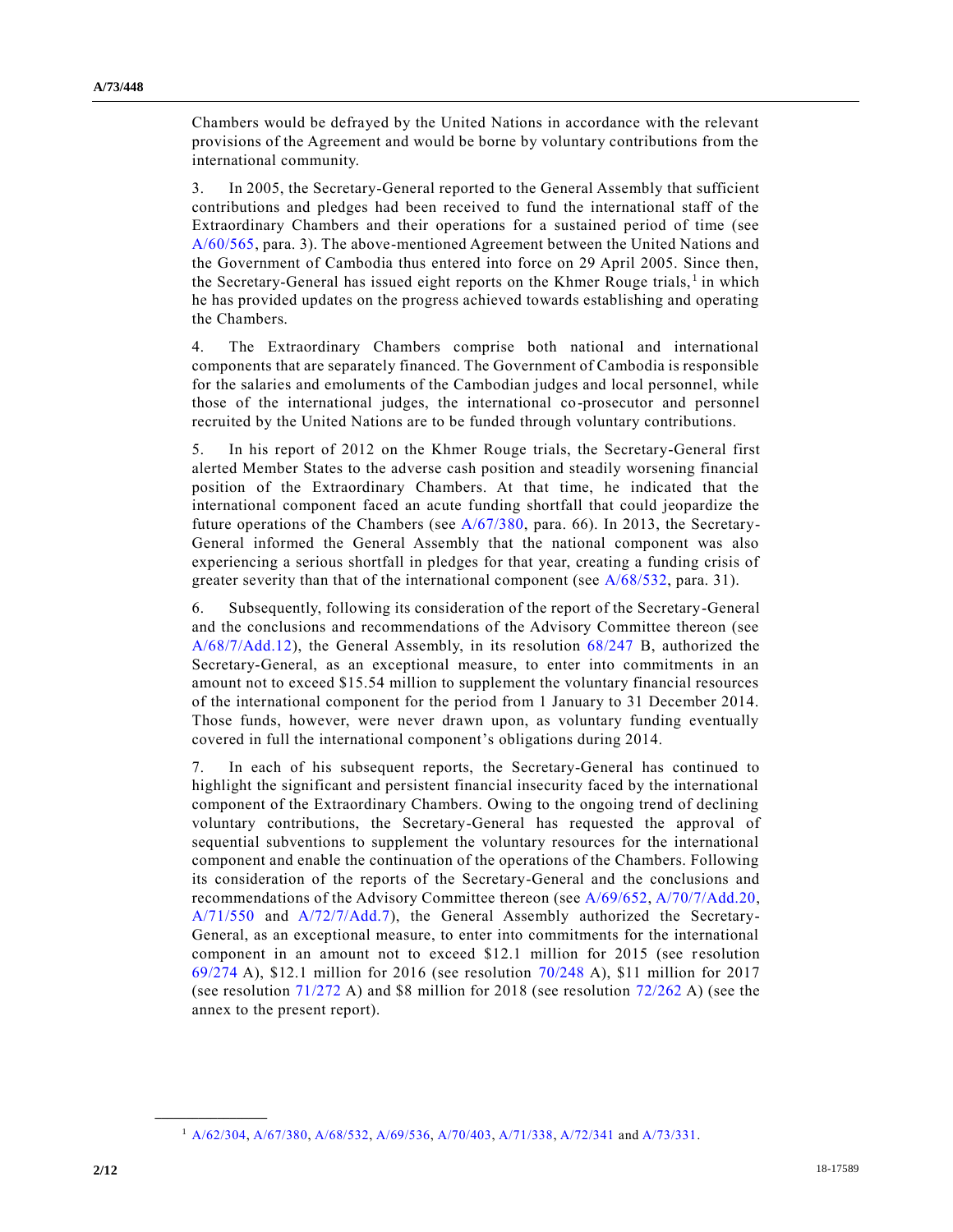# **III. Case progress and management**

8. Periodic reports of the Secretary-General have contained details concerning the progress of cases before the Extraordinary Chambers.<sup>2</sup> Information on the progress made in the case files during the most recent reporting period is provided in sections I and II of the most recent report of the Secretary-General [\(A/73/331\)](https://undocs.org/A/73/331). Upon request, the Advisory Committee was provided with additional details regarding the judicial progress and the case completion plan.

9. Since their inception, the Extraordinary Chambers have concluded proceedings in three cases: case 001 against Kaing Guek Eav (alias "Duch"), concluded in 2012; case 002/01 against Nuon Chea and Khieu Samphan on crimes against humanity, concluded in 2016; and case 004/01 against Im Chaem, concluded in 2018. With respect to case 004/01, the Secretary-General indicates in his report that the co-investigating judges issued a closing order on 10 July 2017, determining that Im Chaem was not subject to the personal jurisdiction of the Chambers. On 29 June 2018, the Pre-Trial Chamber disposed of the appeal on personal jurisdiction, thus concluding the proceedings in the case.

10. At the time of reporting, four cases against five accused remained pending, namely, case 002/02 against Nuon Chea and Khieu Samphan on genocide and other crimes, case 003 against Meas Muth, case [004/020](https://undocs.org/A/RES/004/02)04/02 against Ao An and case 004 against Yim Tith. The Advisory Committee was informed that an oral summary of the findings and the disposition of the trial judgment in case 002/02, which had commenced on 17 October 2014, was scheduled for 16 November 2018. The Committee was also informed that in case 004/02, the co-investigating judges had issued separate closing orders on 16 August 2018. Judgments on any appeals agai nst the closing orders are expected by the second quarter of 2019. The closing orders in cases 003 and 004 are expected by the fourth quarter of 2018 and in the second quarter of 2019, respectively. Judgments on any appeals against the closing orders in cases 003 and 004 are expected by the third quarter of 2019 and by the first quarter of 2020, respectively.

11. The Advisory Committee was provided, upon request, with the latest available case completion plan, dated 30 June 2018, and was informed that the case completion plan dated 30 September 2018 was not available at the time of the Committee 's review. **The Committee expects that the latest case completion plan will be provided to the General Assembly at the time of its consideration of the report of the Secretary-General.**

12. The Advisory Committee notes that the above-mentioned timelines have shifted by two or more quarters compared with the projected timelines reflected in the previous report of the Secretary-General (see [A/72/341,](https://undocs.org/A/72/341) paras. 3–4). On the basis of the latest available projections, case 002/02, if appealed, is expected to conclude by the third quarter of 2020, whereas it is currently not known whether cases 003, 004/2 and 004 will be dismissed or proceed to trial, in whole or in part, pending the conclusion of proceedings related to the closing orders. Upon enquiry, the Committee was informed that timelines for these cases would be projected if and when they resulted in trials, which would then be expected to extend beyond 2020. Accordingly, the closing date of the Extraordinary Chambers cannot yet be projected.

13. **The Advisory Committee notes the progress made in the judicial proceedings and stresses again the importance of the regular updates to the comprehensive case completion plan. The Committee again emphasizes the need** 

**\_\_\_\_\_\_\_\_\_\_\_\_\_\_\_\_\_\_**

<sup>2</sup> Se[e A/58/617,](https://undocs.org/A/58/617) [A/59/432,](https://undocs.org/A/59/432) [A/59/432/Add.1,](https://undocs.org/A/59/432/Add.1) [A/60/565,](https://undocs.org/A/60/565) [A/62/304,](https://undocs.org/A/62/304) [A/67/380,](https://undocs.org/A/67/380) [A/68/532,](https://undocs.org/A/68/532) [A/69/536,](https://undocs.org/A/69/536)  [A/70/403,](https://undocs.org/A/70/403) [A/71/338](https://undocs.org/A/71/338) an[d A/72/341.](https://undocs.org/A/72/341)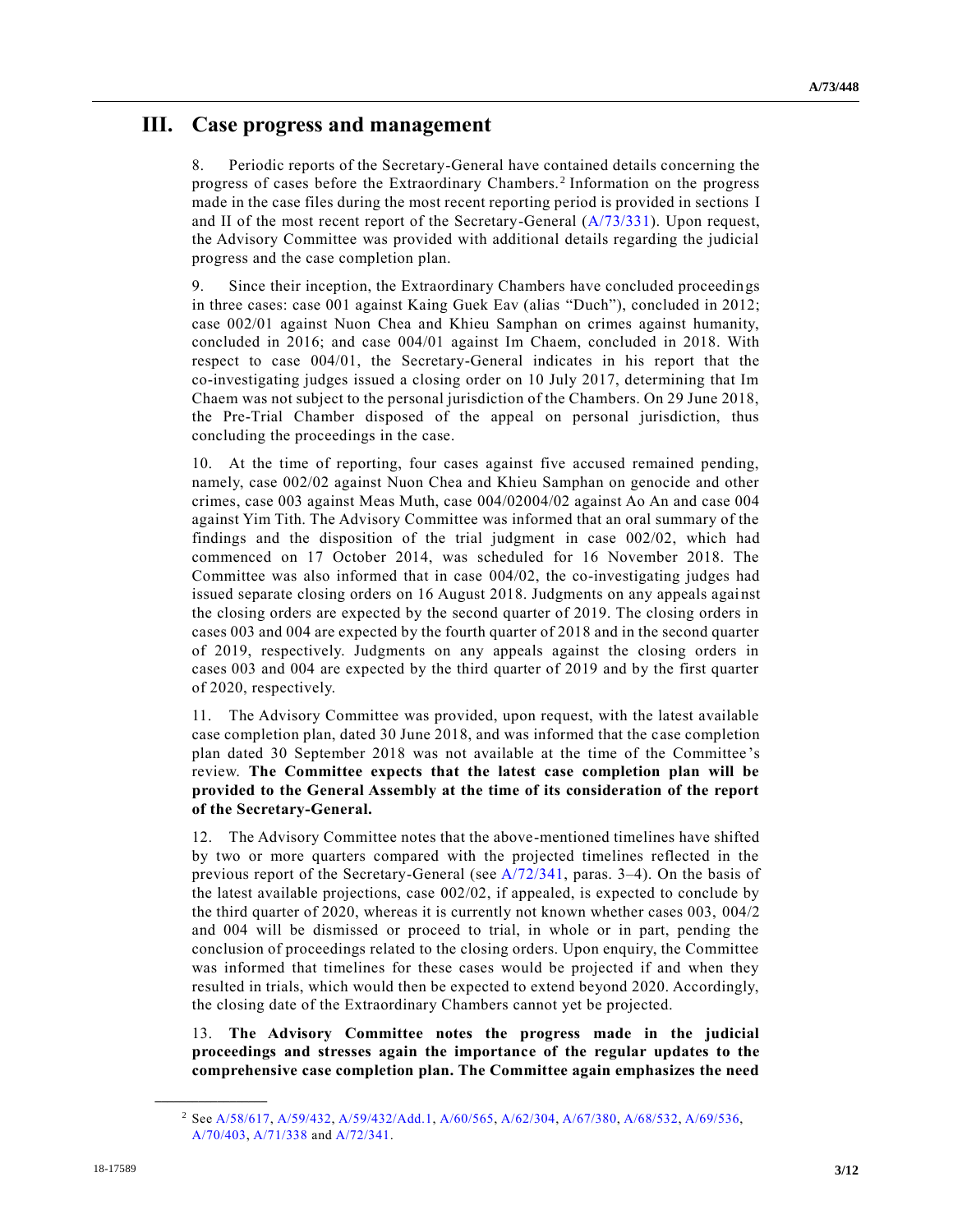**to take all necessary measures to expedite case completion, including more effective planning, while fully respecting the requirements of the judicial process (see also [A/72/7/Add.7,](https://undocs.org/A/72/7/Add.7) para. 12). Considering the length of the proceedings to date, uncertainty over the timelines for the remaining cases and the likelihood of continued judicial activity for several years beyond the current financial period, the Committee reiterates its concern regarding the related potential financial implications and the decreasing voluntary contributions.**

14. In his report, the Secretary-General notes the need to develop, in a timely manner, a framework for the completion of the work of the Extraordinary Chambers and for the performance of any necessary residual functions, and, accordingly, he indicates his intentions to undertake consultations in this regard (see [A/73/331,](https://undocs.org/A/73/331) paras. 23 and 49). Upon enquiry, the Advisory Committee received a clarification that the Secretary-General currently had no mandate to establish a residual mechanism for the Chambers. The Committee also recalls that the Chambers were established by the National Assembly of Cambodia within the domestic court system.

### **IV. Current financial position**

15. Information on the financial status of both the international and national components of the Extraordinary Chambers is contained in annex II to the report of the Secretary-General. In its consideration of that document, the Advisory Committee was provided, upon request, with detailed information, broken down by year, regarding the amounts of voluntary contributions received from international donors and the Government of Cambodia, the amounts of subvention received from the regular budget, total requirements and expenditures, unspent balances and other relevant data, with respect to both the international and national components of the Chambers for the past 10 years (see the annex to the present report).

#### **International component**

16. The Secretary-General indicates that the group of interested States approved a budget for 2018 amounting to \$18.9 million for the international component. Subsequently, the Extraordinary Chambers submitted a revised budget proposal for 2018 amounting to \$17.7 million to reflect the impact of the slower-than-anticipated progress in their judicial activities.

17. In his report, the Secretary-General describes the combined efforts of the principal donors group, the Secretariat and the Special Expert on the United Nations Assistance to the Khmer Rouge Trials to broaden the donor base, while maintaining the support of traditional donors. Upon enquiry, the Advisory Committee was informed that one additional Member State had joined the group of interested States in November 2017 and two others had joined the principal donors group in 2018. Nevertheless, fundraising efforts have not halted the downward trend in voluntary contributions for the international component, which fell from \$17.6 million in 2015 to approximately \$9.5 million in 2017. Pledges and contributions are expected to reach \$9.7 million for 2018 (ibid., para. 30). Upon enquiry, the Committee was informed that, as at 30 September 2018, the total amount of voluntary contributions pledged or received for the international component, all from traditional donors and members of the principal donors group, amounted to \$9.4 million for 2018. Further observations with respect to fundraising activities are included in section V below.

18. The Secretary-General also indicates that cost-saving measures have been put in place for the international component through the freezing of recruitment against vacant posts unless hiring is absolutely necessary, and cost-mitigating measures in such areas as travel, operating expenses and contractual services (ibid., para. 35).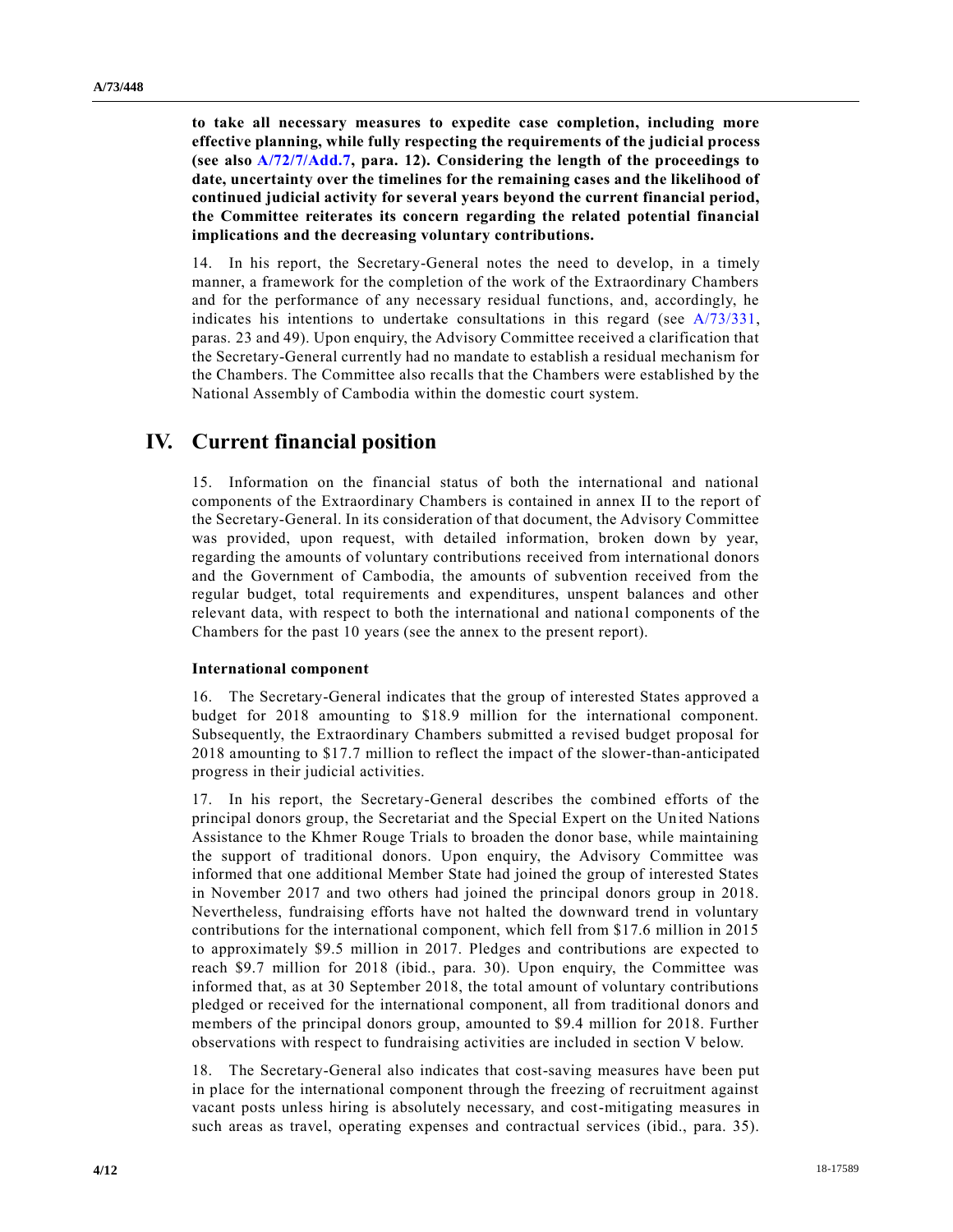Upon enquiry, the Advisory Committee was informed that, as at 30 September 2018, 26 staff posts and 3 judicial positions for the international component were vacant. Recruitment for such international staff at the Extraordinary Chambers takes four to five months on average. **While welcoming the cost-saving measures taken by the Extraordinary Chambers, the Committee considers that leaving essential posts vacant may have a detrimental effect on the case completion timelines, and expects that all efforts will be made to ensure that such vacancies are filled expeditiously.**

#### **National component**

19. The Secretary-General indicates in his report that, in the first years of its operation, the national component was funded largely by voluntary contributions covering 80 per cent of the budget, with the remainder paid by the Government of Cambodia, which also provides in-kind contributions of buildings, facilities and local services. The contribution of the Government has increased significantly over the years and, since 2015, has covered over 60 per cent of the national component's requirements, with assistance from international donors to meet the remaining portion of its financial obligations pursuant to the Agreement of cooperation with the United Nations. Upon enquiry, the Advisory Committee was informed that as at 30 September 2018, the level of voluntary contributions for 2018 amounted to \$5.48 million, resulting in a shortfall of approximately \$220,000 yet to be secured to meet the revised requirements of \$5.7 million for the operations of the national component in 2018.

20. **The Advisory Committee notes the commitments made by the Government of Cambodia to meeting the terms of its Agreement with the United Nations. The Committee trusts that the Secretary-General will continue to actively engage with the Government to ensure that the obligations arising from the terms of the Agreement are met.**

### **V. Resource requirements for 2019 and request for a subvention to the Extraordinary Chambers**

21. For 2019, the proposed revised resource requirements for the international component amount to \$16,014,100 for posts and non-post resources, representing a decrease of \$1,699,600 (or 9.6 per cent) compared with the revised budget for 2018.

22. Resource requirements in the amount of \$8.5 million would provide for the continuation of 115 posts (11 D-2, 1 D-1, 4 P-5, 11 P-4, 18 P-3, 6 P 2, 11 Field Service, 11 National Professional Officer and 42 Local level), representing a reduction of 16 posts compared with the requirements for 2018. As required by the General Assembly in its resolution [69/274](https://undocs.org/A/RES/69/274) A, a full justification is provided for the resource requirements without prejudice to the voluntary nature of the current funding arrangements. In his previous report, the Secretary-General indicated that 85 positions would be required in 2019 (see [A/72/341,](https://undocs.org/A/72/341) para. 36). The Secretary-General attributes the variance in post requirements to the extended judicial timelines requiring continued staff resources for 2019. **While welcoming the proposed reductions, the Advisory Committee notes that the pace of downsizing is slower than anticipated and reiterates its call for efficiency and expeditiousness in case completion in full respect for the requirements of the judicial process.**

23. On the basis of the pattern of contributions in the previous biennium, the Secretary-General indicates that it is expected that resources will be pledged in piecemeal and varied amounts, with insufficient fund balances available at any given time to ensure the reasonable duration of staff contracts (see [A/73/331,](https://undocs.org/A/73/331) para. 40). To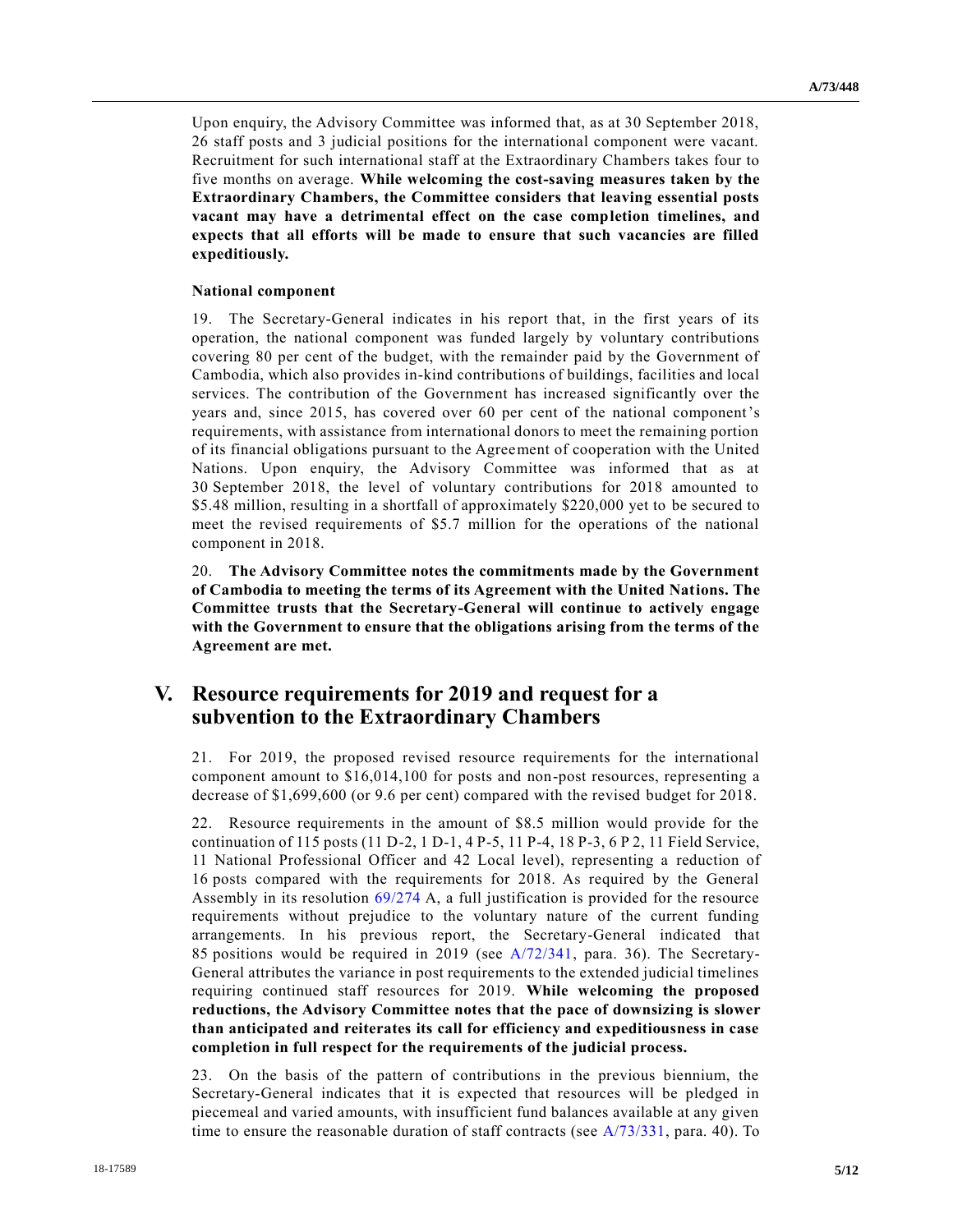address the funding shortfall, the Secretary-General is seeking the approval by the General Assembly of an appropriation for a subvention for the international component of the Extraordinary Chambers in the amount of \$9.7 million, which, when combined with estimated voluntary contributions amounting to \$6.3 million in 2019, would provide the funding necessary to secure the operations of the Chambers during 2019 (ibid., para. 41).

24. The Secretary-General indicates in his report that he will continue his intensive fundraising efforts. The requested subvention would allow for the continued operations of the Extraordinary Chambers, pending the receipt of additional voluntary contributions necessary for their operations throughout the year. The Secretary-General proposes that the subvention be available to be drawn upon should the extrabudgetary funds on hand be insufficient to meet the international component's salary and operational costs (ibid., para. 41).

25. **In view of the persistent funding challenges faced by the Extraordinary Chambers, the Advisory Committee reiterates the ongoing need for intensified fundraising efforts, including by broadening the donor base, in support of the expeditious completion of the mandate of the Chambers.**

26. With reference to table 3 of the annex to the present report, the Advisory Committee also notes that since 2015, there has been a downward trend in the budget levels and expenditures over this period. The shortfalls in voluntary contributi ons for the international component have been covered by subventions approved by the General Assembly.

# **VI. Other matters**

### **End-of-service liabilities**

27. In addition to requesting an appropriation in the amount of \$9.7 million by way of subvention for 2019, the Secretary-General requests that the General Assembly allow the full drawdown of the commitment authority and the retention of the unutilized portion of voluntary contributions received, if any, at the end of each fiscal year, starting in 2018, to rebuild an operational reserve for the Extraordinary Chambers. The Secretary-General indicates in his report that the operational reserve was depleted to meet payroll expenses in 2012 owing to shortfalls in voluntary contributions and that the terms of the use of the subvention have not allowed the rebuilding of any reserves to meet end-of-service liabilities (ibid., para. 45).

28. Upon enquiry, the Advisory Committee was informed that, in line with previous practice, the 2019 budget included provisions for end-of-service obligations amounting to  $$294,937$  in respect of 2 judges (D-2) and 10 staff (1 P-4, 4 P-3, 1 P-2, 1 Field Service, 2 National Professional Officer and 1 Local level) placed against positions proposed for abolishment in 2019. The Secretary-General indicates, however, that additional end-of-service liabilities estimated at \$1,838,200 would arise should a lack of funding result in the non-extension of contracts and appointments beyond the scheduled separations.

29. The General Assembly, in its resolution [72/262](https://undocs.org/A/RES/72/262) A, authorized the Secretary-General to enter into commitments in an amount not exceeding \$8 million to supplement the voluntary financial resources of the international component of the Extraordinary Chambers for 2018. Under these terms, the use of the subvention is limited to the extent that voluntary contributions are insufficient to cover the operations of the Chambers. Upon enquiry, the Advisory Committee was informed that, should voluntary contributions be received in excess of the remaining requirements for the Chambers, any regular budget funds provided to the Chambers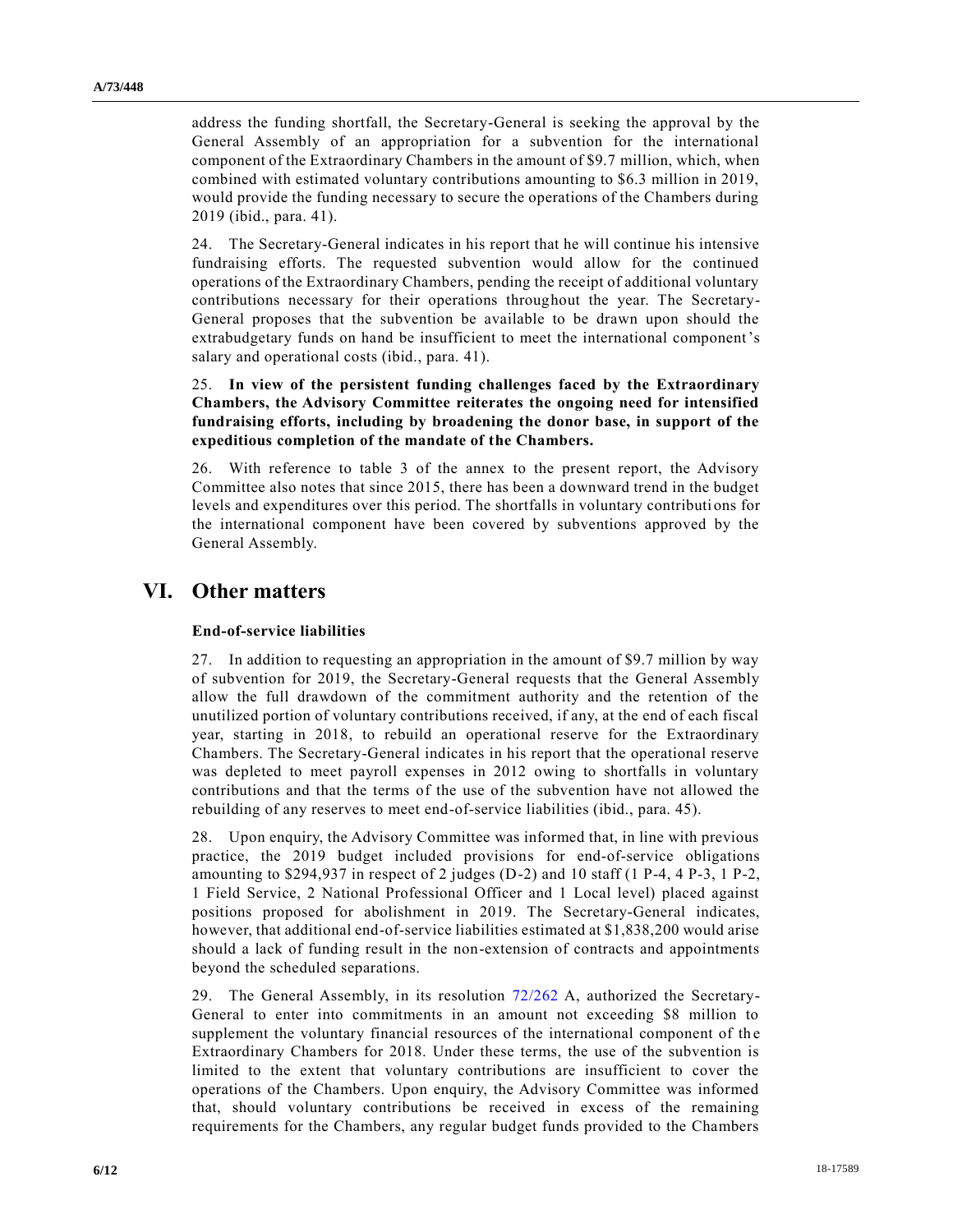for the period would be refunded to the United Nations. The Committee considers that the Secretary-General, while explicitly referring to the rebuilding of the operational reserve through any unutilized voluntary contributions, is de facto proposing the rebuilding of the depleted reserve through the subvention from the regular budget.

30. **In this regard, the Advisory Committee recommends against the full drawdown of the subvention, emphasizing that voluntary contributions should remain the main source of funding of the operations and obligations of the Extraordinary Chambers. The Committee also recalls that the subvention is merely a bridging financing mechanism approved on the basis of set conditions (se[e A/72/7/Add.7,](https://undocs.org/A/72/7/Add.7) para. 36) and for the defined purpose of enabling the carryingout of the judicial mandate of the Chambers (see paras. 35–38 below).**

#### **Remuneration of international judges**

31. During its consideration of the previous report of the Secretary-General, the Advisory Committee made observations and recommendations with respect to the level of the honorariums and emoluments received by the international judges of the Extraordinary Chambers (see [A/72/7/Add.7,](https://undocs.org/A/72/7/Add.7) paras. 14–17). At that time, the Committee was informed, upon enquiry, that, as indicated in paragraph 20 of the terms and conditions of service of the international judges, the amount of the net remuneration paid to the judges was equal to the gross (rather than net) salary of a staff member at the D-2 level, including a post adjustment component applicable to Cambodia. The Committee was also informed by the Executive Secretary of the International Civil Service Commission that United Nations salaries were set in net terms (with the applicable post adjustment). In addition, the Committee was informed that a review of the terms and conditions of the international judges by the United Nations Secretariat had been initiated. The Committee's recommendation, endorsed by the General Assembly in its resolution [72/262](https://undocs.org/A/RES/72/262) A, was that the current practice of providing the international judges with a net remuneration in the amount of a gross remuneration be discontinued as soon as possible.

32. During its consideration of the report of the Secretary-General, the Advisory Committee was informed, upon enquiry, that the implementation of the above mentioned recommendation remained pending. Consultations between the Department of Economic and Social Affairs and the Office of Human Resources Management had been held during the first half of 2018 to address the recommendation. The Committee was also informed that the draft revision of the conditions of service still had to be reviewed and shared with the international judges and the international co -prosecutor for comment, prior to its submission for approval to the group of interested States. The revised conditions of service would also include the alignment of other entitlements, such as travel and relocation, with the standard United Nations entitlements for international staff. The Extraordinary Chambers are composed of 12 international judges at the D-2 level, receiving a monthly salary of \$16,349, and 17 national judges at the D-1 level, receiving a monthly salary of \$5,637.

33. **The Advisory Committee notes with serious concern that the recommendation referred to in paragraph 31 above, endorsed by the General Assembly, has not been implemented, and recommends that the General Assembly request the Secretary-General to discontinue without further delay the current practice of providing the international judges with a net remuneration in the amount of a gross remuneration.**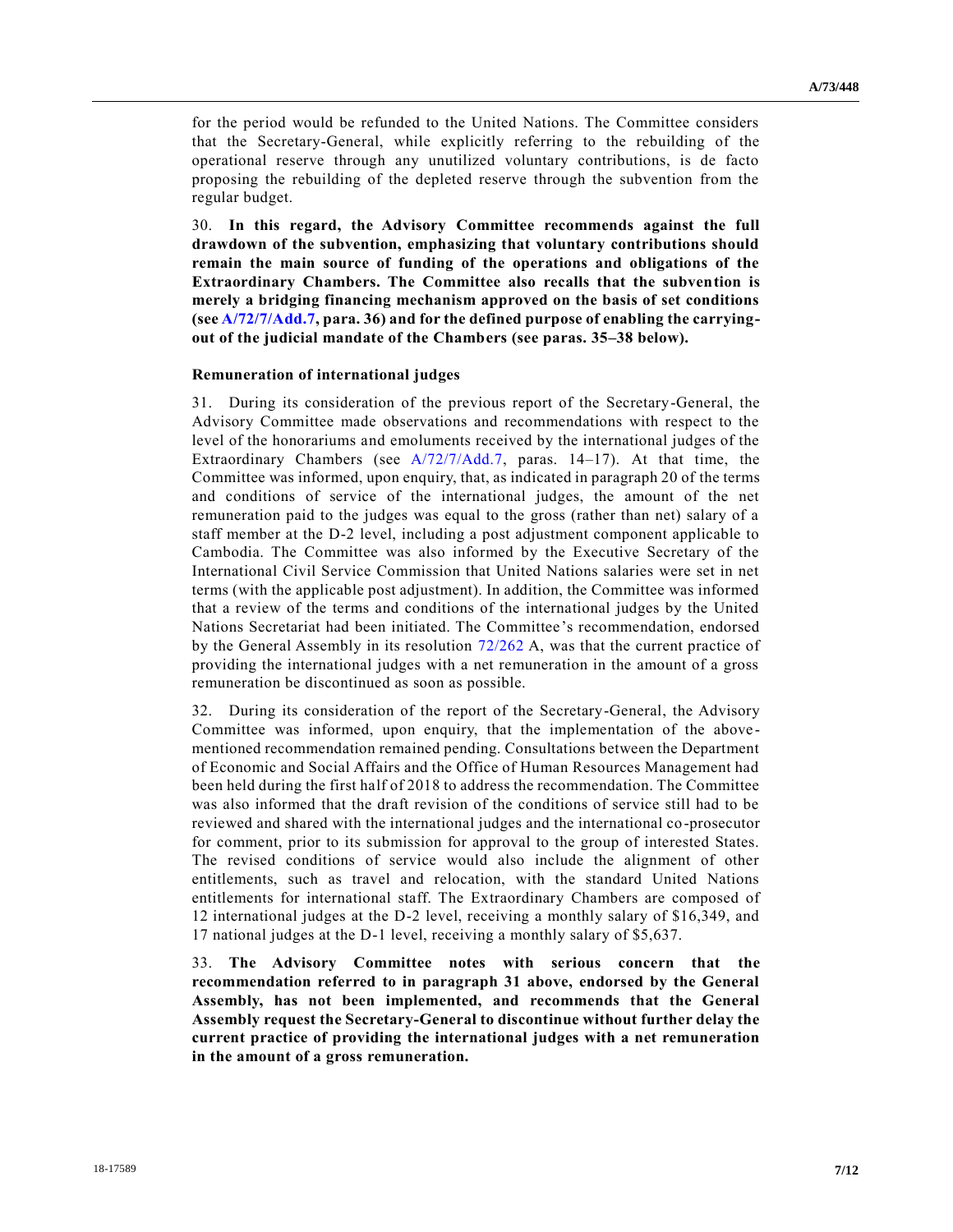### **Audit**

34. With respect to a query concerning the audit coverage of the United Nations Assistance to the Khmer Rouge Trials technical cooperation project, the Advisory Committee was informed that the most recent audit undertaken by the Office of Internal Oversight Services of the international component of the Extraordinary Chambers had been issued on 3 February 2014. **The Committee recommends that the General Assembly request the Secretary-General to entrust the Office of Internal Oversight Services with conducting an audit of the international component of the Extraordinary Chambers and submitting its findings to the General Assembly during the main part of the seventy-fourth session.**

### **VII. Conclusions and recommendations**

35. **The Advisory Committee recalls that the General Assembly, in its resolution [57/228](https://undocs.org/A/RES/57/228) B, decided that the expenses of the international component of the Extraordinary Chambers should be borne by voluntary contributions from the international community. Once again, the Committee notes the adverse funding situation of the Chambers, the persisting financial difficulties and the increasing reliance on the commitment authorized by the Assembly. In this regard, the Committee recalls resolutions [69/274](https://undocs.org/A/RES/69/274) A, [70/248](https://undocs.org/A/RES/70/248) A, [71/272](https://undocs.org/A/RES/71/272) A and [72/262](https://undocs.org/A/RES/72/262) A, in which the Assembly encouraged all Member States to provide voluntary support for both the international and national components of the Chambers and requested the Secretary-General to continue his intensive efforts to obtain additional voluntary contributions.**

36. **Furthermore, the Advisory Committee again notes that, after six consecutive requests since 2013 for subventions to support the international component of the Extraordinary Chambers, the practice is in fact no longer exceptional in nature. Nevertheless, the Committee continues to stress that voluntary contributions should remain the major source of funding for the Chambers and that additional efforts should be made to avoid continued reliance on the subvention.**

37. **The Advisory Committee therefore again reaffirms its view that a decision to appropriate an amount of the budget of the international component for 2019 would undermine the voluntary nature of the current funding arrangements and related fundraising efforts. Nonetheless, in view of the projected funding shortfall in the international component for 2019, the fluid nature of outstanding pledges and commitments and the need to ensure the continued operations of the Extraordinary Chambers, the Committee recommends that the General Assembly authorize the Secretary-General to enter into commitments in an amount not to exceed \$7.5 million to supplement the voluntary financial resources of the international component for the period from 1 January to 31 December 2019 as a bridging financing mechanism, in lieu of an appropriation. The Committee also recommends that the Assembly request the Secretary-General to report on the use of the commitment authority to the Assembly during the main part of its seventy-fourth session.**

38. **The Advisory Committee continues to stress that its recommendations are made on the basis that:**

(a) **The Secretary-General engages in all efforts to increase the level of voluntary contributions (see paras. 24–25 above);**

(b) **Should voluntary contributions be received in excess of the remaining requirements for the Extraordinary Chambers for 2019, any regular budget**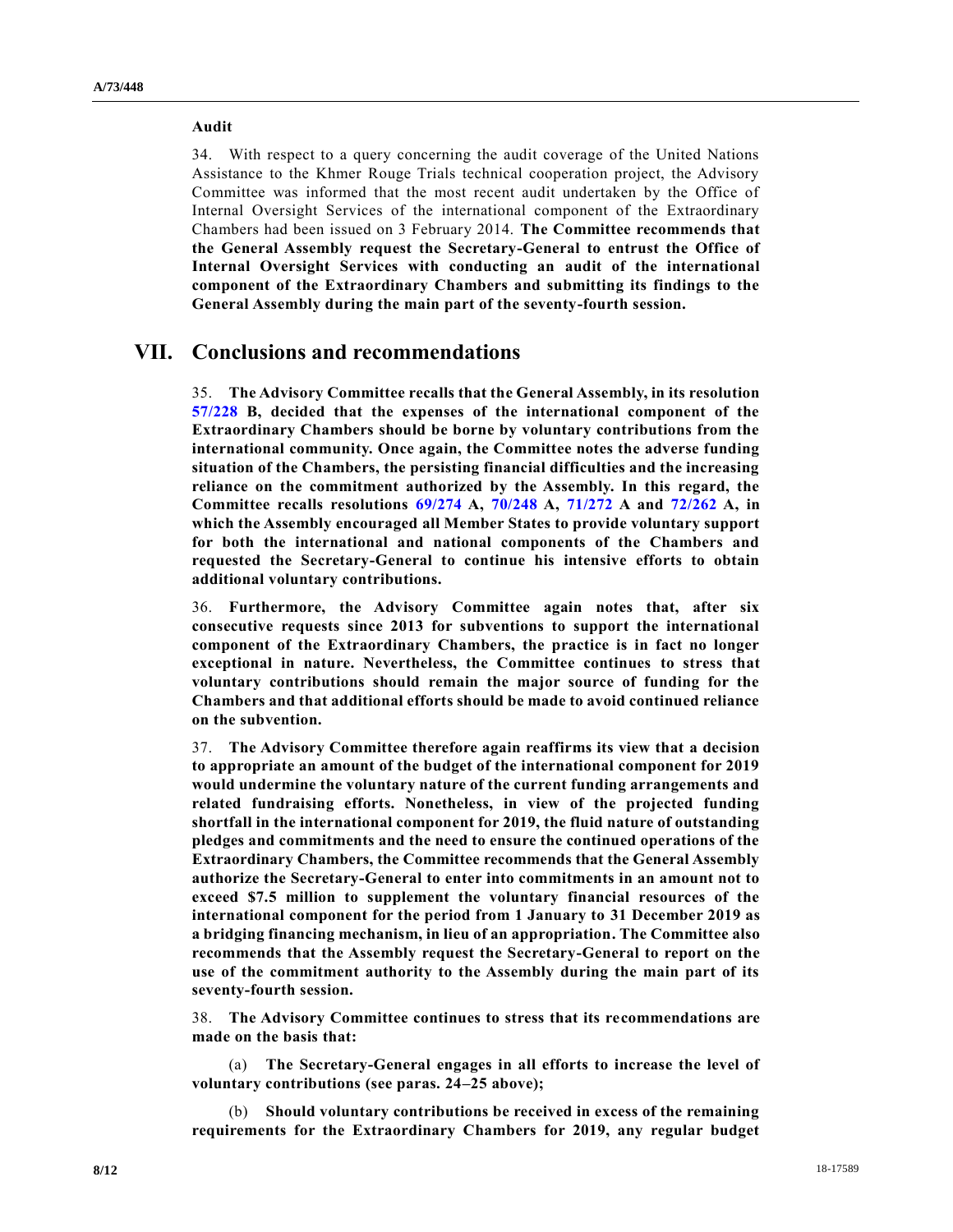**funds provided to the Chambers for this period would be refunded to the United Nations;**

(c) **Appropriate measures for achieving operational savings and efficiencies in the Extraordinary Chambers are in place;**

(d) **The Extraordinary Chambers engage in all efforts to expeditiously complete their judicial mandate;**

(e) **Appropriate monitoring and reporting arrangements are in place to ensure an incremental release of funds to the Extraordinary Chambers, based on their monthly cash position;**

(f) **The Secretary-General continues his efforts to ensure that the terms of the Agreement between the Government of Cambodia and the United Nations are observed.**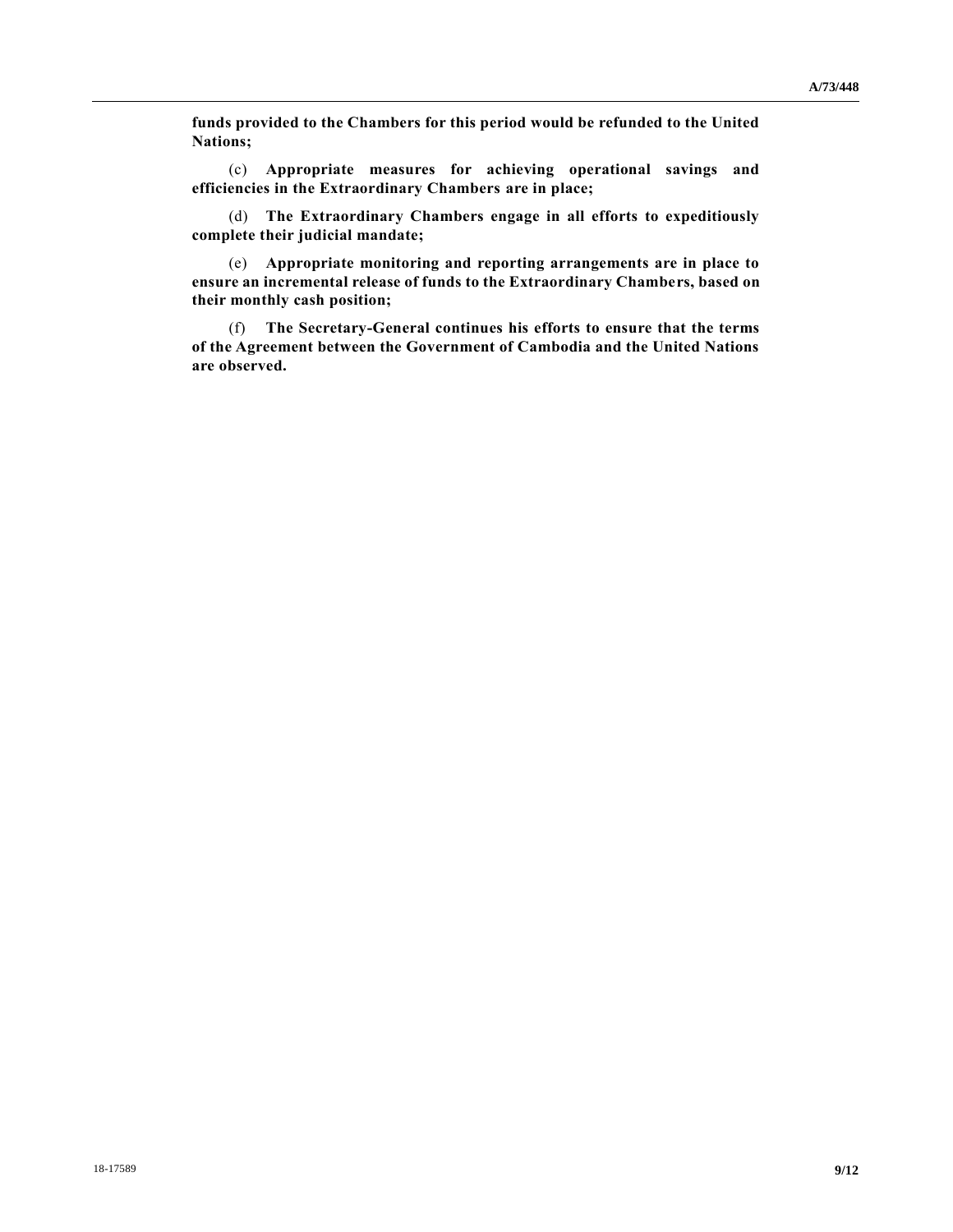#### **10 /12 Annex**

### Table 1 **Approved budget vs. actual expenditures — national component, 2009–2018**

(Thousands of United States dollars)

|          | Approved<br>budget | Funding available for the year |                                                      |                                             |                                             |                                                                     |                                            |                              |                                     |                    |                                     |
|----------|--------------------|--------------------------------|------------------------------------------------------|---------------------------------------------|---------------------------------------------|---------------------------------------------------------------------|--------------------------------------------|------------------------------|-------------------------------------|--------------------|-------------------------------------|
| Year     |                    | Balance<br>brought<br>forward  | Contributions<br>of the<br>Government<br>of Cambodia | International<br>voluntary<br>contributions | Interest earned<br>and other<br>adjustments | Commitment<br>authority<br>authorized by<br>the General<br>Assembly | Total funding<br>available<br>for the year | Commitment<br>authority used | Actual<br>full-year<br>expenditures | Unspent<br>balance | Commitment<br>authority<br>returned |
| 2009     | 6983.6             | 2 497.2                        | $\overline{\phantom{0}}$                             | 5 4 1 9 .0                                  |                                             | $\overline{\phantom{m}}$                                            | 7916.3                                     | $\overline{\phantom{0}}$     | 5 9 28.2                            | 1988.1             |                                     |
| 2010     | 7907.3             | 1988.1                         | 2 300.0                                              | 4 8 4 9 .0                                  |                                             | $\qquad \qquad -$                                                   | 9 1 3 7 . 1                                | $\overline{\phantom{m}}$     | 7 907.2                             | 1 2 2 9 . 9        |                                     |
| 2011     | 9 8 5 7 . 9        | 1 2 2 9 . 9                    | 350.0                                                | 7 2 3 3 . 3                                 | $\hspace{0.1mm}-\hspace{0.1mm}$             | $\overline{\phantom{m}}$                                            | 8 8 1 3 . 2                                | $\overline{\phantom{m}}$     | 9 0 7 1 .8                          | (258.6)            |                                     |
| 2012     | 9 2 4 0 .5         | (258.6)                        | 1 700.0                                              | 7 1 68.7                                    | $\qquad \qquad$                             | $\overline{\phantom{m}}$                                            | 8 6 1 0 .0                                 | $\qquad \qquad -$            | 8 9 2 6 . 6                         | (316.6)            | $\overline{\phantom{m}}$            |
| 2013     | 9 3 7 0 . 3        | (316.6)                        | 3 600.0                                              | 4 4 8 1 .6                                  |                                             | $\qquad \qquad -$                                                   | 7 7 6 5 .1                                 | $\overline{\phantom{m}}$     | 7 5 2 3 . 9                         | 241.2              |                                     |
| 2014     | 6 3 8 0 . 7        | 241.2                          | 3 9 5 9 . 0                                          | 2 0 2 1 .5                                  |                                             | $\overline{\phantom{m}}$                                            | 6 2 2 1 . 8                                | $\qquad \qquad$              | 6 0 6 3 . 3                         | 158.5              |                                     |
| 2015     | 6 6 5 3 . 8        | 158.5                          | 4 100.0                                              | 2 3 1 6 .4                                  | $\qquad \qquad$                             | $\qquad \qquad -$                                                   | 6 5 7 4 .9                                 | $\qquad \qquad$              | 6 4 7 6 .0                          | 98.9               |                                     |
| 2016     | 6 643.5            | 98.9                           | 4 1 5 0 .0                                           | 2 3 5 0 . 9                                 |                                             | $\overline{\phantom{m}}$                                            | 6 5 9 9 . 8                                | $\overline{\phantom{m}}$     | 6 5 6 1 . 1                         | 38.7               |                                     |
| 2017     | 6 3 7 1 .8         | 38.7                           | 4 1 5 0 .0                                           | 1 730.3                                     |                                             | $\qquad \qquad -$                                                   | 5 9 1 9 .0                                 | $\qquad \qquad$              | 5 8 2 9 . 7                         | 89.3               |                                     |
| $2018^a$ | 5 697.8            | 89.3                           | 4 000.0                                              | 1478.9                                      |                                             | $\overline{\phantom{a}}$                                            | 5 5 6 8 .2                                 |                              |                                     |                    |                                     |

*<sup>a</sup>* Represents the status as at 30 September 2018. Actual full-year expenditures and unspent balance will be available at year-end.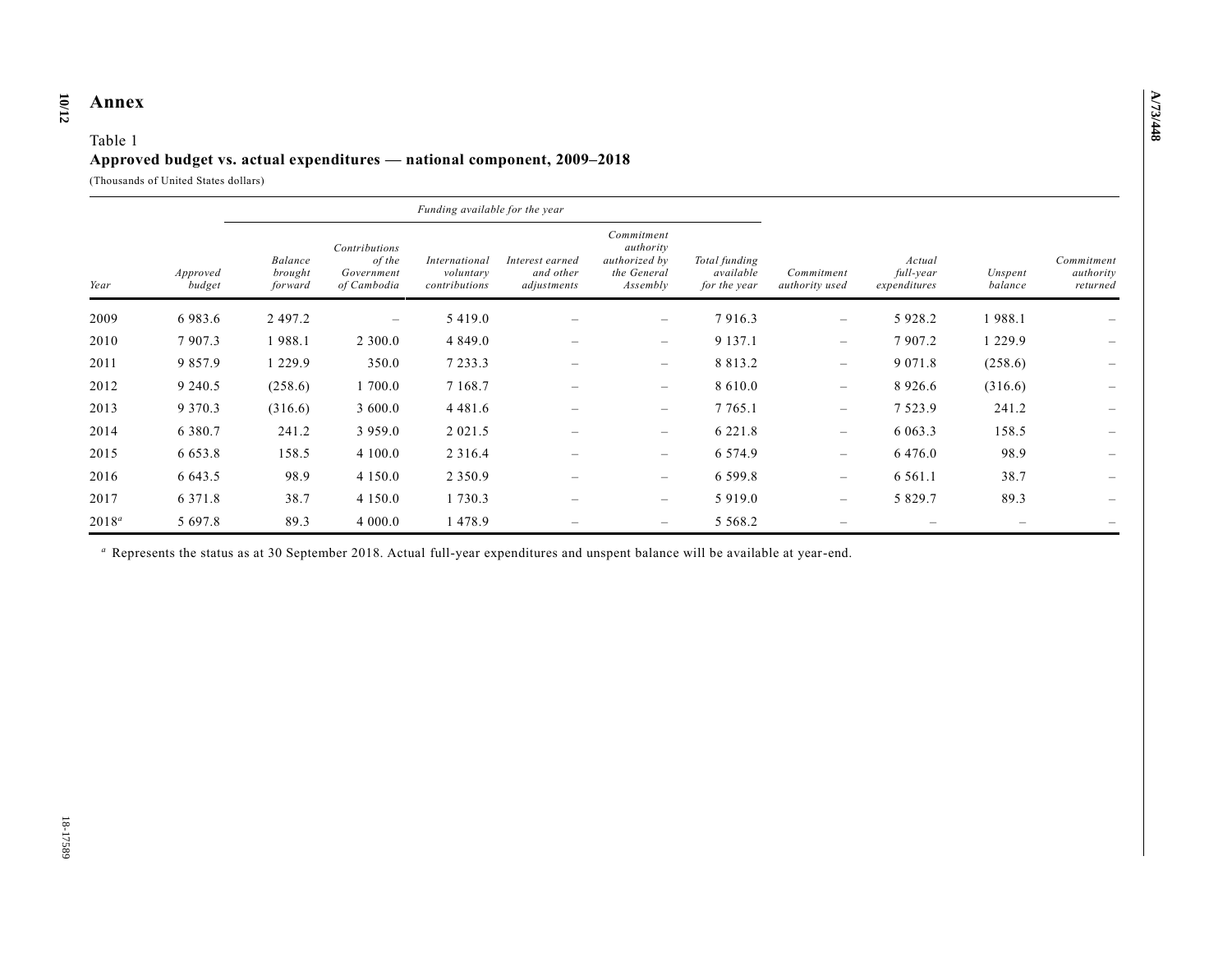# Table 2 **Approved budget vs. actual expenditures — international component, 2009–2018**

(Thousands of United States dollars)

18-17589

18-17589

|              | Approved<br>budget | Funding available for the year |                                                      |                                             |                                             |                                                                     |                                            |                              |                                     |                    |                                     |
|--------------|--------------------|--------------------------------|------------------------------------------------------|---------------------------------------------|---------------------------------------------|---------------------------------------------------------------------|--------------------------------------------|------------------------------|-------------------------------------|--------------------|-------------------------------------|
| Year         |                    | Balance<br>brought<br>forward  | Contributions<br>of the<br>Government<br>of Cambodia | International<br>voluntary<br>contributions | Interest earned<br>and other<br>adjustments | Commitment<br>authority<br>authorized by<br>the General<br>Assembly | Total funding<br>available<br>for the year | Commitment<br>authority used | Actual<br>full-year<br>expenditures | Unspent<br>balance | Commitment<br>authority<br>returned |
| 2009         | 29 387.3           | 9 4 9 1 .2                     | $\qquad \qquad -$                                    | 27 683.2                                    | 505.8                                       | $\overline{\phantom{m}}$                                            | 37 680.1                                   |                              | 22 338.4                            | 15 341.7           |                                     |
| 2010         | 23 360.2           | 15 341.7                       |                                                      | 16 660.0                                    | 275.8                                       | $\overline{\phantom{m}}$                                            | 32 277.5                                   | $\qquad \qquad -$            | 22 805.0                            | 9 4 7 2.5          |                                     |
| 2011         | 30 834.7           | 9 4 7 2.5                      |                                                      | 21 458.7                                    | 193.8                                       | $\overline{\phantom{m}}$                                            | 31 125.0                                   | $\qquad \qquad -$            | 22 912.9                            | 8 2 1 2 . 2        |                                     |
| 2012         | 25 011.7           | 8 2 1 2 . 2                    | $\overline{\phantom{0}}$                             | 16 576.1                                    | 30.2                                        | $\overline{\phantom{m}}$                                            | 24 818.5                                   | $\qquad \qquad -$            | 23 340.3                            | 1478.2             |                                     |
| 2013         | 26 005.1           | 1478.2                         | $\overline{\phantom{0}}$                             | 22 903.4                                    | 20.4                                        | $\overline{\phantom{m}}$                                            | 24 401.9                                   | $\qquad \qquad -$            | 23 746.2                            | 655.7              |                                     |
| 2014         | 23 421.9           | 655.7                          | $\overline{\phantom{m}}$                             | 16 785.3                                    | 0.0                                         | 15 540.0                                                            | 32 981.0                                   | $\qquad \qquad -$            | 21 728.1                            | 11 252.9           | 15 540.0                            |
| $2015^a$     | 27 096.6           | (4287.1)                       | $\qquad \qquad -$                                    | 17 760.1                                    | (112.9)                                     | 12 100.0                                                            | 25 460.1                                   | 10 678.4                     | 24 038.5                            | 1421.6             | 1 4 2 1 .6                          |
| $2016^a$     | 25 697.7           |                                | $\overline{\phantom{m}}$                             | 13 234.2                                    | (93.1)                                      | 12 100.0                                                            | 25 241.2                                   | 10 407.7                     | 23 548.9                            | 1692.3             | 1 692.3                             |
| $2017^{a,b}$ | 23 763.0           |                                | $\qquad \qquad \overline{\qquad \qquad }$            | 9 2 2 9 . 8                                 | 244.4                                       | 11 000.0                                                            | 20 474.1                                   | 10 619.0                     | 20 093.1                            | 381.0              | 381.0b                              |
| $2018^{a,c}$ | 17 713.7           |                                | $\qquad \qquad \overline{\qquad \qquad }$            | 9 4 2 3 . 5                                 | 10.5                                        | 8 000.0                                                             | 17 434.0                                   | 7434.0                       |                                     |                    |                                     |

*<sup>a</sup>* Since 2015, any remaining balances at year-end are to be returned to the regular budget and cannot be carried forward to the next period, under the terms of use of the subvention from the regular budget.

*b* The unspent balance of 2017 will be returned during the current budget period.

*<sup>c</sup>* Represents the status as at 30 September 2018. Voluntary contributions and pledges include approximately \$4.5 million in contributions received, \$2.9 million in firm pledges and \$2.0 million in soft pledges. Actual full-year expenditures, total utilization of commitment authority and unspent balance will be available at year-end.